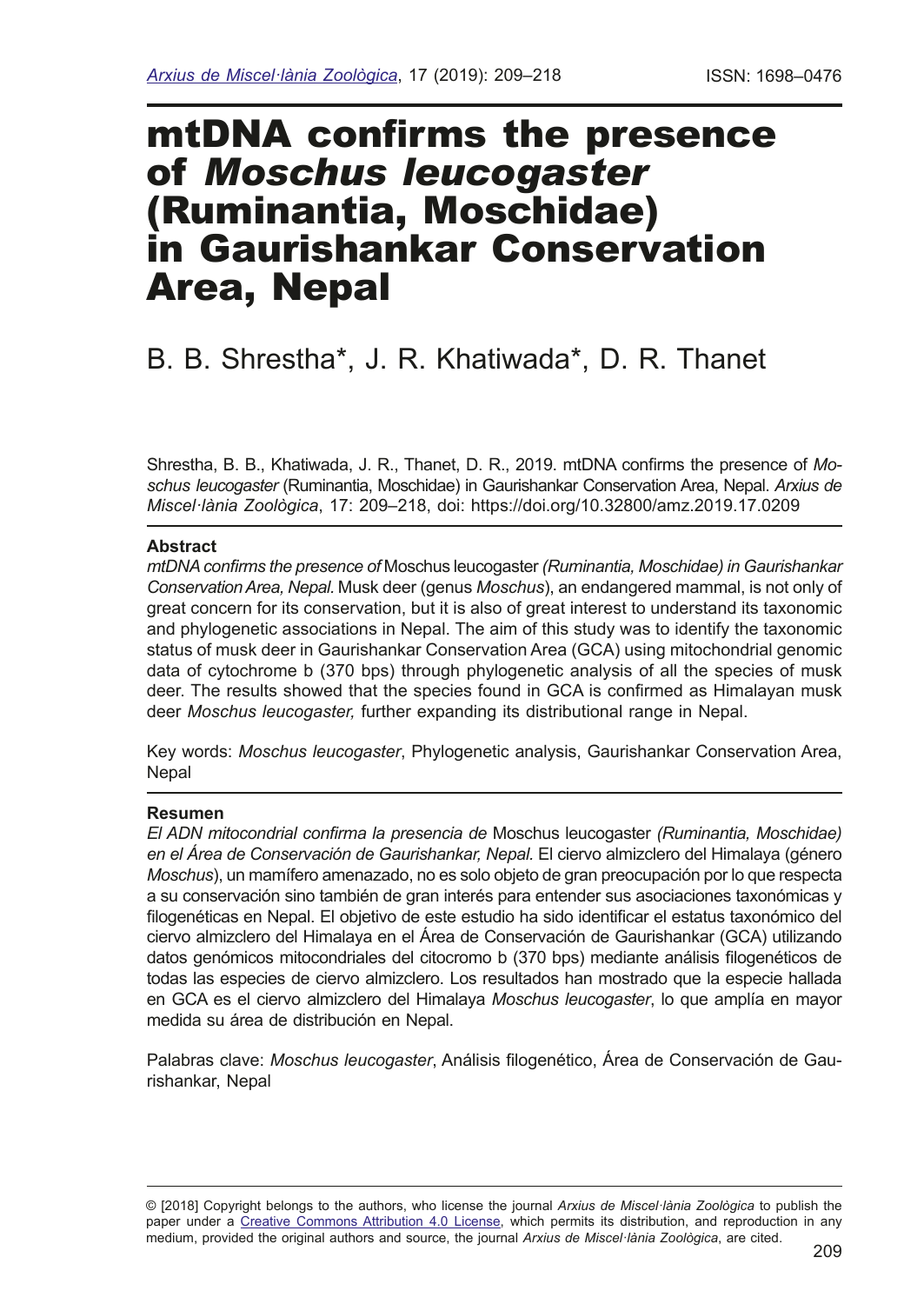### **Resum**

*L'ADN mitocondrial confrma la presència de* Moschus leucogaster *(Ruminantia, Moschidae) a l'Àrea de Conservació de Gaurishankar, Nepal.* El cérvol mesquer de ventre blanc (gènere *Moschus*), un mamífer amenaçat, no és només objecte de gran preocupació pel que fa a la conservació sinó també de gran interès per entendre les seves associacions taxonòmiques i flogenètiques al Nepal. L'objectiu d'aquest estudi ha estat identifcar l'estatus taxonòmic del cérvol mesquer de ventre blanc a l'Àrea de Conservació de Gaurishankar (GCA) utilitzant dades genòmiques mitocondrials del citocrom b (370bps) mitjançant anàlisis flogenètiques de totes les espècies de cérvol mesquer. Els resultats han mostrat que l'espècie trobada es el cérvol mesquer de ventre blanc *Moschus leucogaster*, la qual cosa amplia encara més la seva àrea de distribució al Nepal.

Paraules clau: *Moschus leucogaster*, Anàlisi flogenètica, Àrea de Conservació de Gaurishankar, Nepal

*Received: 19/07/2019; Conditional acceptance: 11/10/2019; Final acceptance: 12/11/2019* 

*Bhakta Bahadur Shrestha, Ministry of Forest and Environment, Department of Forest and Soil Conservation, Division Forest Offce Ramechhap, Nepal.– Janak Raj Khatiwada, Chengdu Institute of Biology, Chinese Academy of Sciences, Chengdu, 610041, China.– Dol Raj Thanet, Tribhuvan University, Institute of Forestry, Hetauda Campus, Nepal.*

Corresponding author: Bhakta Bahadur Shrestha. E–mail: [bhakta15@gmail.com](mailto:bhakta15%40gmail.com?subject=)

\* Equally contributed

# **Introduction**

With the advent of biotechnology, genetic information can be obtained through animals' degraded remains such as bones, dried skins, feces and fossils (Ramón-Laca et al., 2015; Silva et al., 2015). Genetic information can be accrued from DNA contained with these animal specimens. DNA test is the most popular method for identifcation of species. In this system, DNA sequence of mitochrondrial cytochrome b (cyt–b) gene has been widely used for species' identifcations (Khatiwada et al., 2015). Cyt–b is probably the best–known mitochondrial gene with respect to function and structure of its protein product (Esposti et al., 1993). It is used as a valuable tool for the construction of the evolutionary relationship among population, species, and higher taxa (Harrison, 1989; Su et al., 1999) since it contains both slowly and rapidly evolving codon positions, as well as more conservative and more variable regions or domains (Meyer and Wilson, 1990; Irwin et al., 1991; Cantatore et al., 1994; Farias et al., 2001).

Musk deer (genus *Moschus,* Linnaeus, 1758) are widely distributed in the sub–alpine and alpine vegetation (2,500 to 4,500 m) of the Himalayan region of Nepal (Kattel, 1992). All the species of musk deer belongs to order Cetartiodactyla of family Moschidae (IUCN, 2013). Although many morphological studies have been conducted on the taxonomy of this group, there are still controversies regarding the number of its species and sub–species and the phylogenetic relationship among them (Groves et al., 1995). Seven species within the genus *Moschus* are recognized in the world. They include Anhui musk deer (*M. anhuiensis*  Wang et al., 1982), Kashmir musk deer (*M. cupreus* Grubb, 1982), Siberian musk deer (*M. moschiferus* Linnaeus, 1758), black musk deer (*M. fuscus* Li, 1981), Himalayan musk deer (*M. leucogaster* Hodgson, 1839), forest musk deer (*M. berezovskii* Flerov, 1929) and Alpine musk deer (*M. chrysogaster* Hodgson, 1839) (IUCN, 2013). Three species of musk deer ie *M. chrysogaster*, *M. leucogaster* and *M. fuscus* are said to be found in Nepal (Jnawali et al., 2011; Timmins and Duckworth, 2015; Wang and Harris, 2015; Harris, 2016) but their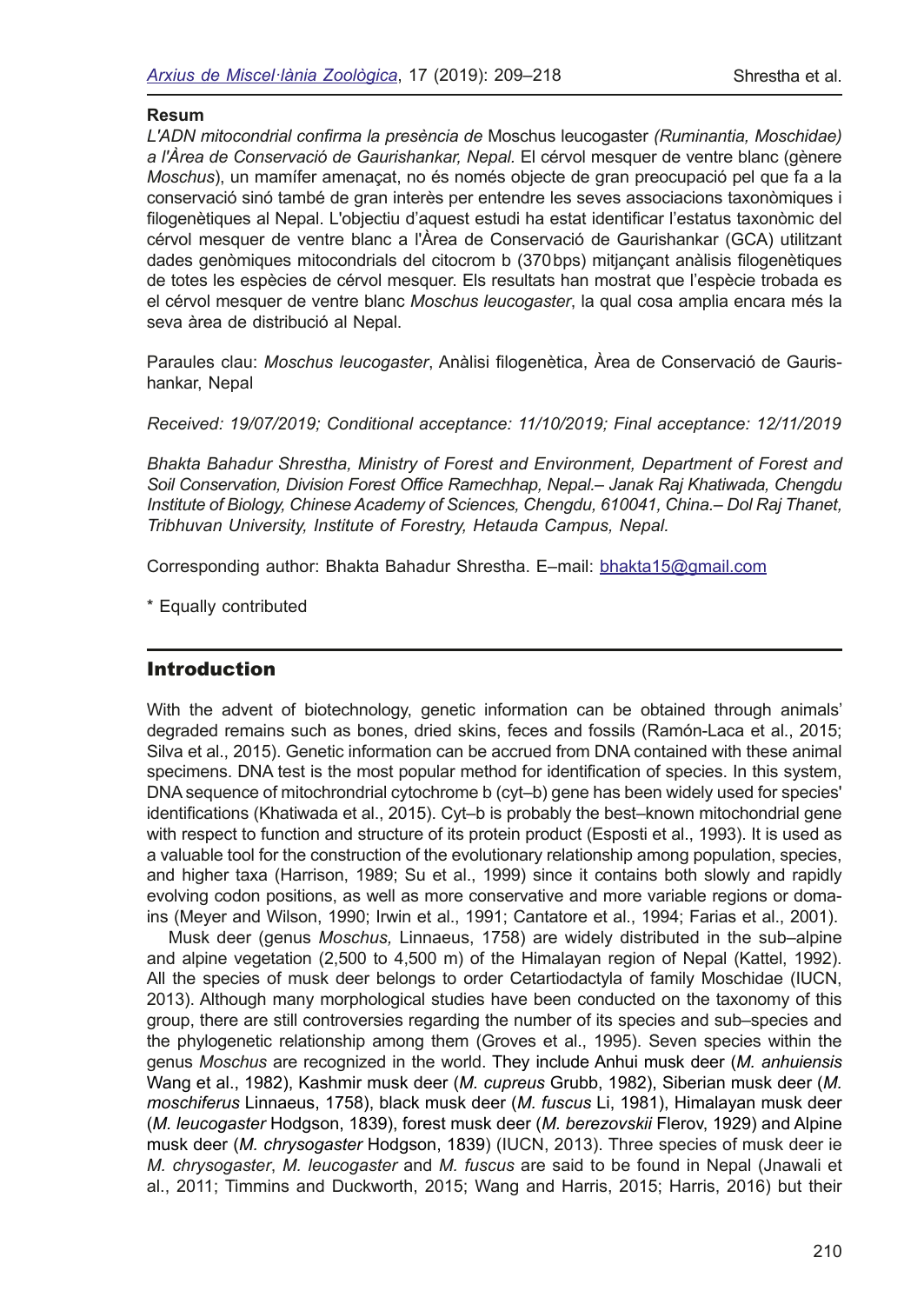# *[Arxius de Miscel·lània Zoològica](http://amz.museucienciesjournals.cat)*, 17 (2019): 209–218 Shrestha et al.

exact distribution and status are still dubious, and they all were considered as one species: *M. chrysogaster* before their taxonomic separation (Jnawali et al., 2011). Although all the three species of musk deer found in Nepal are categorized as Endangered by IUCN (IUCN, 2013)*,* only *M. chrysogaster* is enlisted as a protected mammal by the National Park and Wildlife Conservation Act 1973 due to lack of documentation on the confrmation of species of musk deer (Jnawali et al., 2011). There are only a few studies on taxonomic and phylogenetic analysis of musk deer in the context of Nepal (Singh et al., 2019). The Gaurishankar Conservation Area (GCA) is the newly established conservation area where molecular studies confrming the species presence are crucial for its conservation and management in the future. In this study, we aimed to determine the taxonomic status of musk deer in the GCA using mitochondrial genomic data of cytochrome b through phylogenetic analysis of all the species of musk deer.

# Material and methods

#### Study area

The GCA is located in central Nepal, encompassing Ramechhap, Dolakha and Sindhupalchok districts. It has an area of 2,179 km<sup>2</sup> (fig. 1). It was declared the 'Conservation Area' in January 2010, and its management was entrusted for twenty years to the National Trust for Nature Conservation (NTNC) in July 2010 (DNPWC, 2011). It is located in the high mountain physiographic region of Nepal and consists of 35.38% forestland, 9.76% shrubland and 8.79% grassland. It has 16 major vegetation types and great faunal diversity that includes 34 species of mammals, 16 species of fshes, 10 species of amphibians, 8 species of lizards, 14 species of snakes and 235 species of birds (DNPWC, 2013). Besides musk deer (*Moschus* spp.), endangered species found in the conservation area are snow leopard (*Panthera uncia*), clouded leopard (*Neofelis lupus*), leopard cat (*Felis benghalensis*), red panda (*Ailurus fulgens*), wolf (*Canis lupus*), and Chinese pangolin (*Manis pentadactyla*) (DNPWC, 2013; Shrestha and Meng, 2014).

Our study included the surrounding areas of Risan Gumbo Himal from Hum danda to Gumbo danda at Lapche area of Lamabagar VDC of Dolakha district which encompasses an elevation range of 3,500 to 4,200 m and lies between 28 $^{\circ}$  6' 7" and 28 $^{\circ}$  7' 3" N latitude and 86 $^{\circ}$  9' 59" and 86º 10' 52'' E longitude. It has four types of vegetation: Betula forest mostly dominated by *Betula utilis*; mixed forest having a mixed species of *Betula utilis, Abies spectabilis, Sorbus*  spp.*, Rhododendron campanulatum, Salix* spp*.* and *Juniperus indica*; rhododendron forest mostly dominated by *Rhododendron campanulatum;* and alpine scrub mostly dominated by shrubby rhododendron species i.e., *Rhododendron lepidotum, Rhododendron ciliatum* and *Rhododendron anthopogan.*

### Pellet sample collection

We opportunistically collected 39 fecal pellet samples (faeces) from the Lapche area of GCA (fg. 1) between 2013 and 2014. These samples were preserved in 95 % ethanol for further molecular analysis. For each pellet sample, the sampling date, the location and geographical coordinates were recorded. The sample pellets were used for laboratory analysis for species' identification.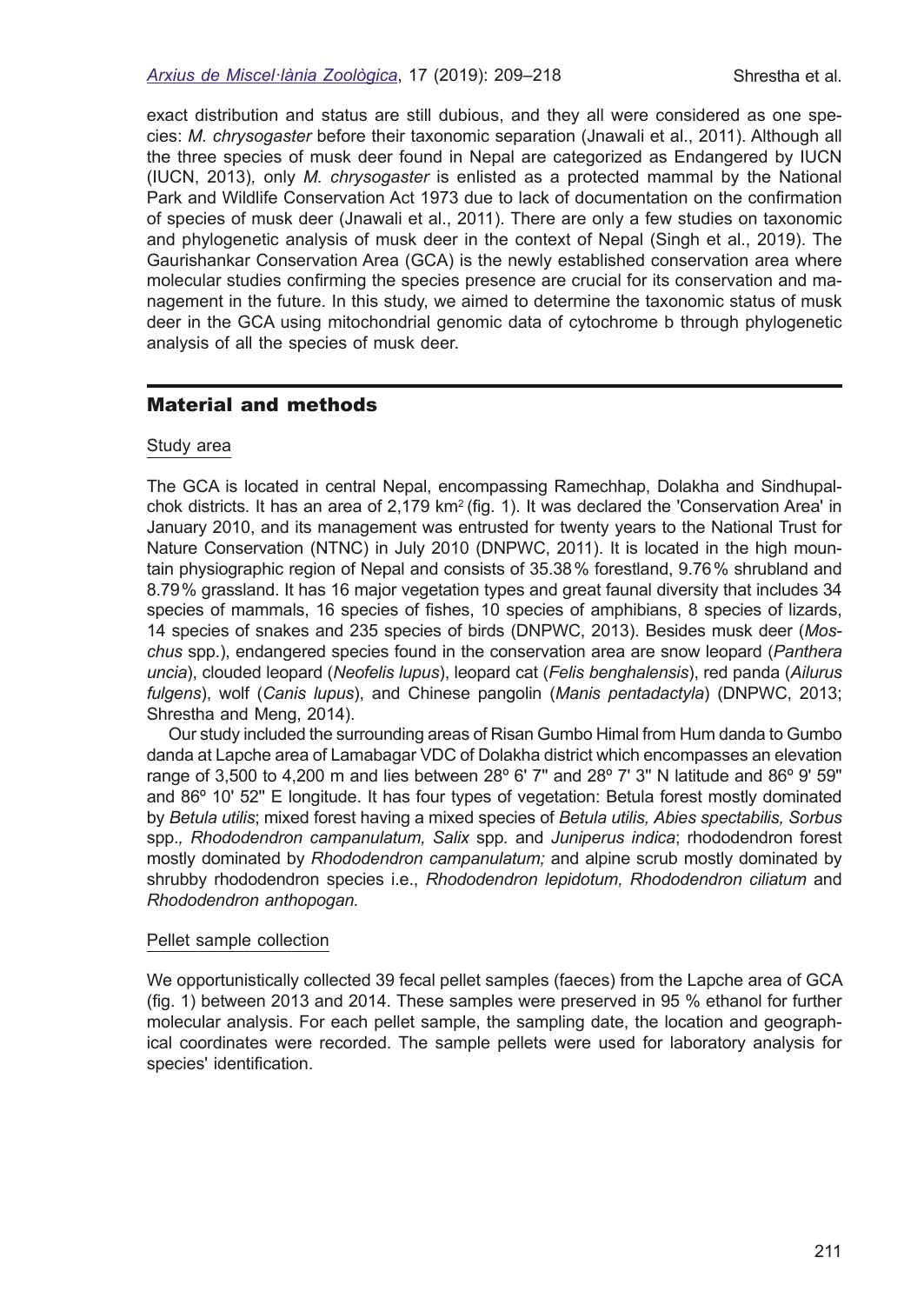

Fig. 1. Map showing the study area: A, location of Gaurishankar Conservation Area in Nepal; B, location of Lapche of Dolakha District where the samples were collected; C, location of the 39 sampling sites in the Lapche area of GCA. (The triangles indicate the fresh latrines from where samples were collected.)

*Fig. 1. Mapa que muestra el área de estudio: A, localización del Área de Conservación de Gaurishankar en Nepal; B, localizavión de Lapche, en el distrito de Dolakha donde se recolectaron las muestras; C, localización de los 39 puntos de muestreo en el área de Lapche de GCA. (Los triángulos indican los puntos donde se recogieron muestras fecales.)*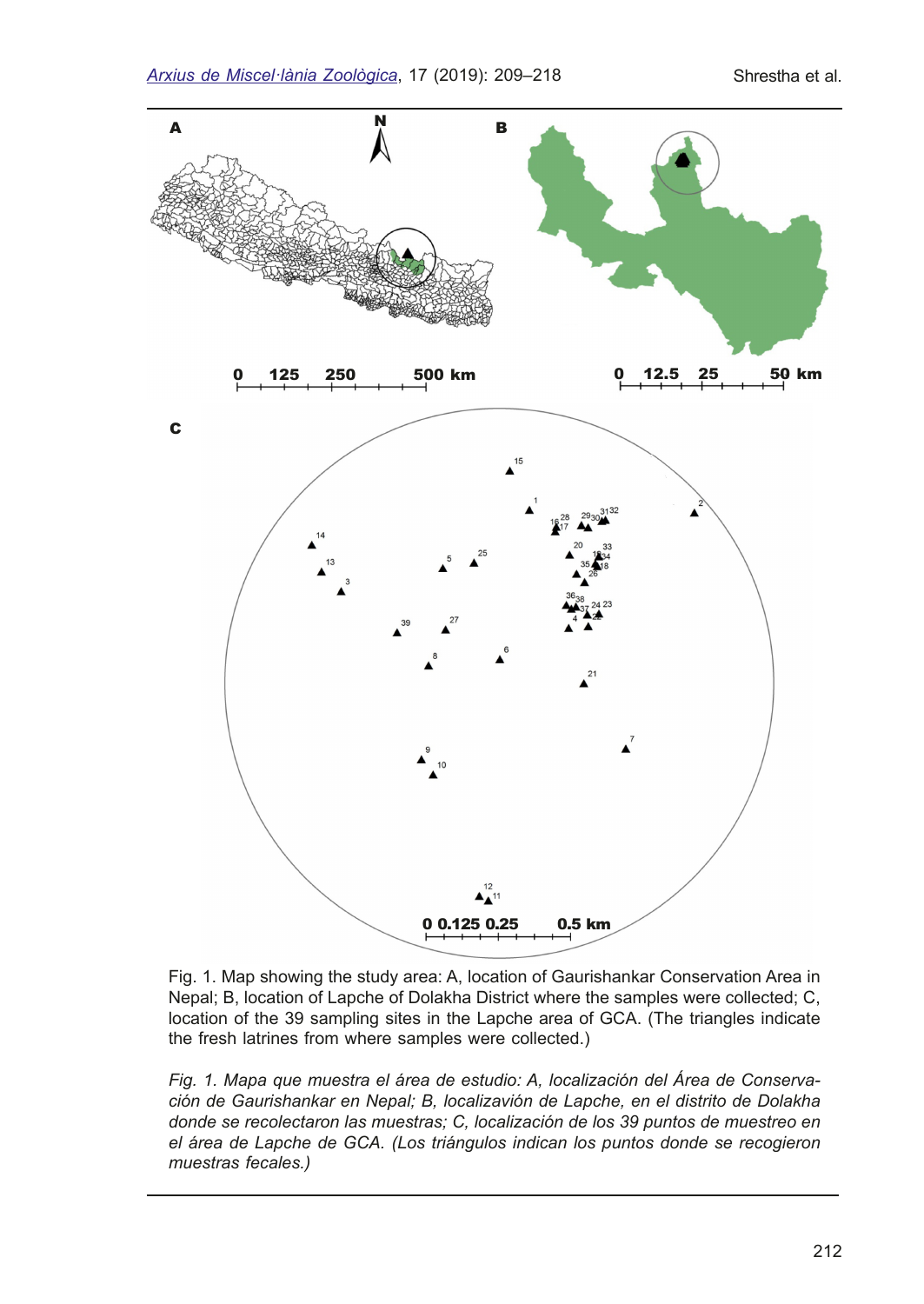# DNA extraction, PCR amplification and sequencing

A dry pellet from each sample was cut into smaller pieces using sterile scissors and tweezers and further processed for DNA extraction as recommended in the protocol by Qiagen QIAamp DNA Stool kit (Qiagen, Valencia, CA, USA). Polymerase chain reaction (PCR) was used to amplify the mitochondrial genes cytochrome b (cyt–b). The primers and PCR conditions were used as described by Pan et al. (2015). PCR products were visualized in 1.5% agarose gel and positive PCR products were sequenced following bi–directional sequencing from a ABI 3100 automated sequencer.

# Sequence analysis

All available nucleotide sequences of the cyt–b gene of *Moschus* species were downloaded from the NCBI GenBank database and the data source made available by Pan et al. (2015) and Singh et al. (2019) (table 1). The sequences of *Alces alces americana, Ovis aries* and *Tragulus kanchil* were also downloaded to be used as outgroups. Only 10 of the 39 pellet samples yielded a complete sequence. All nucleotide sequences were assembled by SeqMan and visually checked to determine the accuracy of the variables site identifed by the program. All the sequences were then aligned with ClustalW in BIOEDIT Version 7.1.9 (Thompson et al., 1994) using the default settings. All the newly determined sequences were deposited in GenBank under accession numbers (MN720942–MN720951). Phylogenetic analysis was conducted using the maximum likelihood (ML) estimation. The maximum likelihood analysis was conducted in MEGA7 with 1,000 bootstraps (Kumar et al., 2016).

# Results and discussion

# Phylogenetic relationship of musk deer from GCA

The aligned dataset of cyt–b sequence contained 370 bps including 69 variable sites and 51 parsimony informative sites (excluding outgroups). The phylogenetic relationships strongly support genus *Moschus* as a monophyletic clade with higher bootstrap supports (bootstrap = 99). Molecular data analysis suggested that the population of musk deer in Lapche, GCA, were genetically similar with *M. leucogaster* from western Nepal and Qinhai, Tibet, China and were nested together in a ML tree (fg. 2). The uncorrected genetic divergence of the cyt–b gene sequences among the *M. leucogaster* population of Lapche, GCA, Manang, Nepal and Tibet, China ranged from 0.00 to 0.3% (table 2) whereas relatively low genetic divergences between *M. leucogaster* and its closest relatives *M. chrysogaster* and *M. fuscus* were 1.4% and 1.7% respectively.

The pellet samples used in this study confrmed the presence of Himalayan musk deer *M. leucogaster* in the GCA. Although three species of musk deer (*Moschus fuscus, Moschus chrysogaster* and *Moschus leucogaster*) are said to be distributed in Nepal (Timmins and Duckworth, 2015; Wang and Harris, 2015; Harris, 2016)*,* most studies conducted in central and eastern Nepal regarding distribution, habitat ecology, latrines, associated plant composition and diversity, and gastro–intestinal parasites of musk deer have considered musk deer species as *M. chrysogaster* (Aryal et al., 2010; Aryal and Subedi, 2011; Subedi et al., 2012; Shrestha and Moe, 2015; Achhami et al., 2016). The potential misidentifcation of musk deer species is due to their secretive behaviour and similar morphological characteristics (Groves et al., 1995; Su et al., 2000; Guha et al., 2007). As musk deer are shy and nocturnal it is diffcult to detect them in daytime (Green, 1986). Additionally, if they are seen in daytime they hide in the shrub understory, and even if they are encountered in forest and open areas they are visible only for a few seconds (Singh et al., 2019). Furthermore, it is not easy to identify the species of musk deer from their physical appearance and morphological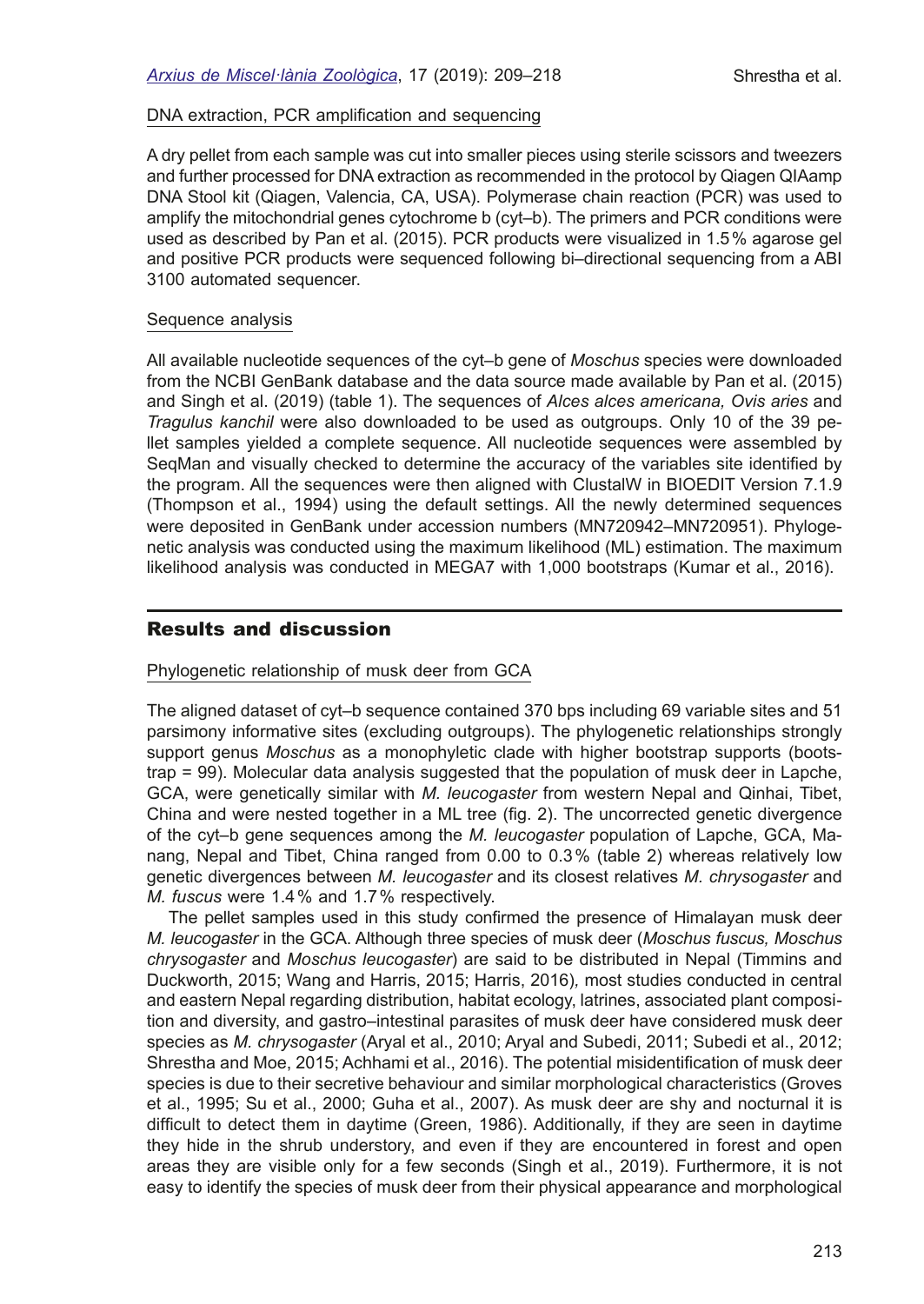Table 1. GenBank accession number (N) of specimens used in the phylogenetic analysis.

*Tabla 1. Número de entreda en GenBank (N) de los especímenes utilizados en el análisis flogenético.*

| <b>Species</b>  | Locality                                 |           |  |  |  |  |  |
|-----------------|------------------------------------------|-----------|--|--|--|--|--|
| M. leucogaster  | Lapche, GCA, Nepal                       | MN720942  |  |  |  |  |  |
| M. leucogaster  | Lapche, GCA, Nepal                       | MN720943  |  |  |  |  |  |
| M. leucogaster  | Lapche, GCA, Nepal                       | MN720944  |  |  |  |  |  |
| M. leucogaster  | Lapche, GCA, Nepal                       | MN720945  |  |  |  |  |  |
| M. leucogaster  | Lapche, GCA, Nepal                       | MN720946  |  |  |  |  |  |
| M. leucogaster  | Lapche, GCA, Nepal                       | MN720947  |  |  |  |  |  |
| M. leucogaster  | Lapche, GCA, Nepal                       | MN720948  |  |  |  |  |  |
| M. leucogaster  | Lapche, GCA, Nepal                       | MN720949  |  |  |  |  |  |
| M. leucogaster  | Lapche, GCA, Nepal                       | MN720950  |  |  |  |  |  |
| M. leucogaster  | Lapche, GCA, Nepal                       | MN720951  |  |  |  |  |  |
| M. leucogaster  | Humde, Manang, ACA Nepal                 | MK363276  |  |  |  |  |  |
| M. leucogaster  | Chame, Manang, ACA, Nepal                | MK363279  |  |  |  |  |  |
| M. cupreus      | Marpha, Mustang, ACA, Nepal              | MK363288  |  |  |  |  |  |
| M. cupreus      | Nuristan, Afghanistan                    | MK363292  |  |  |  |  |  |
| M. leucogaster  | Tibet, China                             | AF026889  |  |  |  |  |  |
| M. anhuiensis   | Huoshan, Anhui Province, China           | NC020017  |  |  |  |  |  |
| M. anhuiensis   | Yuexi, Anhui Province, China             | KP684124  |  |  |  |  |  |
| M. berezovskij  | Maerkang, Sichuan Province, China        | EU043465. |  |  |  |  |  |
| M. berezovskij  | China                                    | NC012694  |  |  |  |  |  |
| M. moschiferus  | China                                    | JN632662  |  |  |  |  |  |
| M. moschiferus  | China                                    | NC013753  |  |  |  |  |  |
| M. chrysogaster | Xinglong Mountain, Gansu Province, China | KC425457  |  |  |  |  |  |
| M. chrysogaster | Qinghai Lake, Qinghai Province, China    | KP684123  |  |  |  |  |  |
| M. fuscus       | Bijiang, Yunnan Province, China          | AF026888  |  |  |  |  |  |
| O. aries        |                                          | NC001941  |  |  |  |  |  |
| T. kanchil      |                                          | JN632709  |  |  |  |  |  |
| A. americana    |                                          | M98484    |  |  |  |  |  |

characteristics (Groves et al., 1995; Singh et al., 2019). Singh et al. (2019) confrmed the presence of Himalayan musk deer *M. leucogaster* in Manang and Kaski district. Based on their study, we can predict that the distribution of *M. leucogaster* may extend up to central and eastern parts of Nepal. The GCA lies in the central part of Nepal close to Kaski and Manang district. This study confrms the presence of *Moschus leucogaster* in central Nepal and further supports the possible distribution of this species in Central and Eastern Nepal, including Langtang National Park, Makalu Barun National Park, Sagarmatha National Park and Kanchanjunga Conservation Area, and adjoining areas of Central and Eastern Nepal.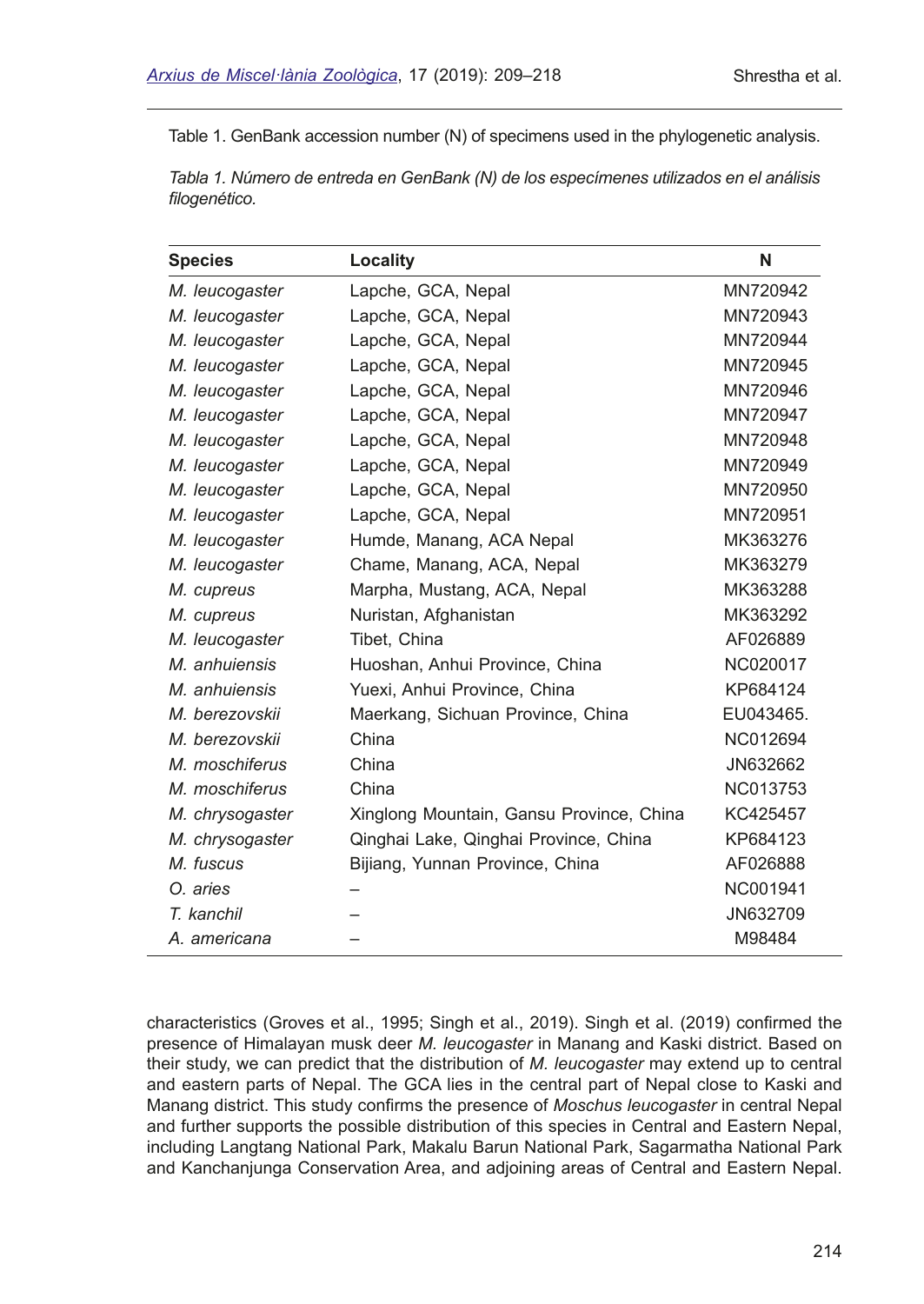

Fig. 2. Maximum likelihood tree estimated based on mtDNA cyt–b sequences. Values on branches of the tree show the bootstrap support value for maximum likelihood. *A. americana, O. aries* and *T. kanchil* were selected as outgroups. Sample names correspond to those given in table 1.

*Fig. 2. Árbol de máxima probabilidad estimada basado en secuencias de ADN mitocondrial (cyt–b). Los valores de las ramas del árbol muestran el valor de soporte bootstrap para la máxima probabilidad.* A. americana*,* O. aries *y* T. kanchil *se seleccionaron como exogrupos. Los nombres de las muestras corresponden a los indicados en la tabla 1.*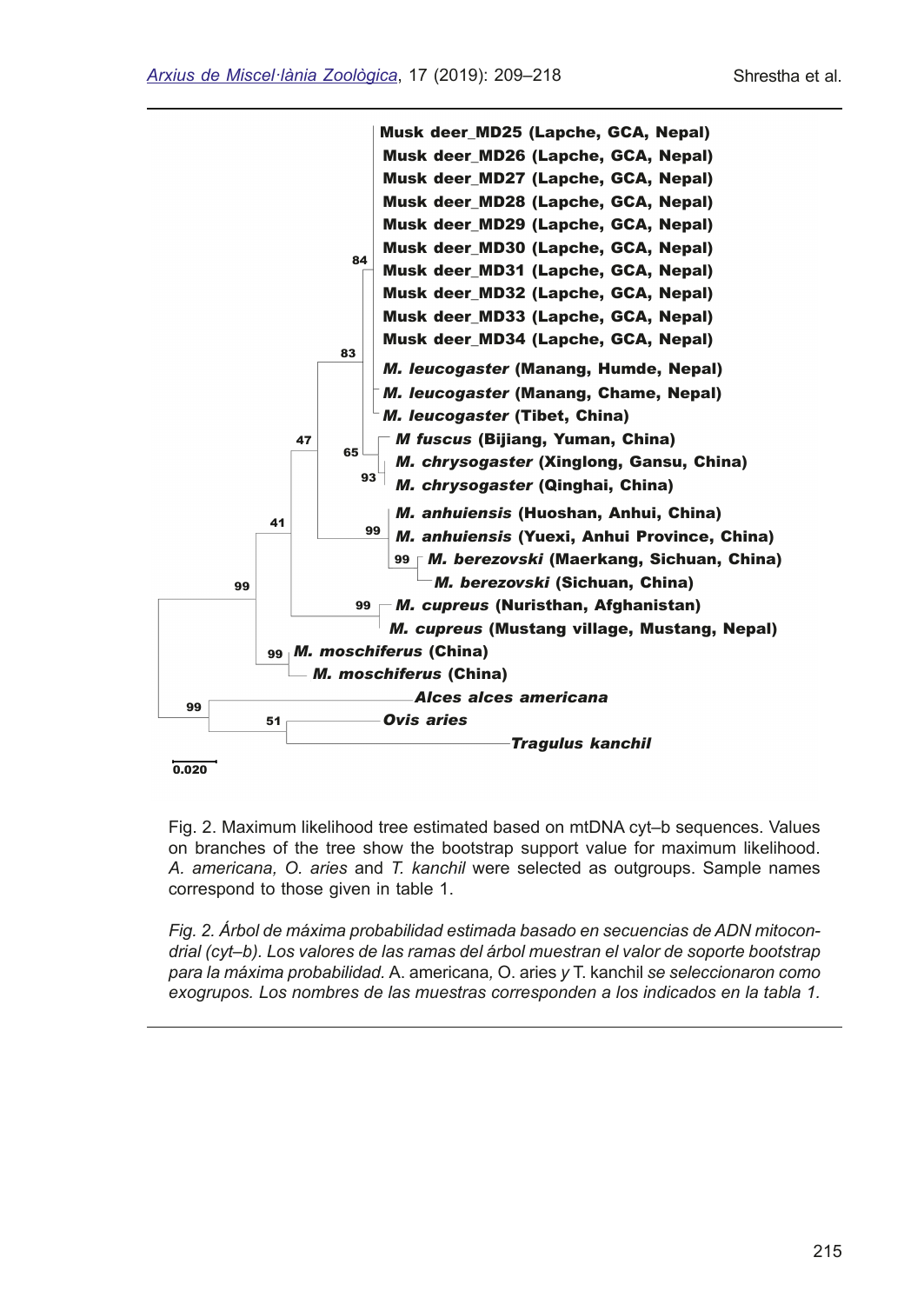Table 2. Genetic uncorrected p–distance of the cyt–b sequences of the genus *Moschus* used in this study. Only two samples were used for this analysis as there was no genetic variation among 10 samples from Lapche.

Tabla 2. Distancia genética no corregida (p–distance) de las secuencias cyt–b del género Moschus utilizadas en este estudio. Utilizamos únicamente dos muestras para este análisis dado que no *existieron variaciones genéticas entre las 10 muestras de Lapche.*

|              | <b>Species</b>           | 1.                       | $\overline{2}$ | 3     | 4     | 5.    | 6     |       | 8     | 9     | 10    | 11    | 12    | 13    | 14    | 15    | 16    | 17    | 18    | 19 |
|--------------|--------------------------|--------------------------|----------------|-------|-------|-------|-------|-------|-------|-------|-------|-------|-------|-------|-------|-------|-------|-------|-------|----|
| 1            | M. leucogaster - Lapche  | $\overline{\phantom{0}}$ |                |       |       |       |       |       |       |       |       |       |       |       |       |       |       |       |       |    |
| $\mathbf{2}$ | M. leucogaster - Lapche  | 0.000                    |                |       |       |       |       |       |       |       |       |       |       |       |       |       |       |       |       |    |
| 3            | M. leucogaster – Manang  | 0.000                    | 0.000          |       |       |       |       |       |       |       |       |       |       |       |       |       |       |       |       |    |
| 4            | M. leucogaster - Manang  | 0.000                    | 0.000          | 0.000 |       |       |       |       |       |       |       |       |       |       |       |       |       |       |       |    |
| 5            | M. cupreus - Mustang     | 0.082                    | 0.082          | 0.082 | 0.082 |       |       |       |       |       |       |       |       |       |       |       |       |       |       |    |
| 6            | M. cupreus - Afghanistan | 0.078                    | 0.078          | 0.078 | 0.078 | 0.004 |       |       |       |       |       |       |       |       |       |       |       |       |       |    |
| 7            | M. berezovskij           | 0.082                    | 0.082          | 0.082 | 0.082 | 0.122 | 0.118 |       |       |       |       |       |       |       |       |       |       |       |       |    |
| 8            | M. berezovskij           | 0.086                    | 0.086          | 0.086 | 0.086 | 0.126 | 0.121 | 0.007 |       |       |       |       |       |       |       |       |       |       |       |    |
| 9            | M. anhuiensis            | 0.061                    | 0.061          | 0.061 | 0.061 | 0.099 | 0.095 | 0.018 | 0.022 |       |       |       |       |       |       |       |       |       |       |    |
| 10           | M. anhuiensis            | 0.061                    | 0.061          | 0.061 | 0.061 | 0.099 | 0.095 | 0.018 | 0.022 | 0.000 |       |       |       |       |       |       |       |       |       |    |
| 11           | M. moschiferus           | 0.072                    | 0.072          | 0.072 | 0.072 | 0.086 | 0.082 | 0.094 | 0.098 | 0.073 | 0.073 |       |       |       |       |       |       |       |       |    |
| $12 \,$      | M. moschiferus           | 0.080                    | 0.080          | 0.080 | 0.080 | 0.094 | 0.090 | 0.094 | 0.098 | 0.073 | 0.073 | 0.007 |       |       |       |       |       |       |       |    |
| 13           | M. chrysogatser          | 0.007                    | 0.007          | 0.007 | 0.007 | 0.074 | 0.070 | 0.090 | 0.094 | 0.069 | 0.069 | 0.072 | 0.080 |       |       |       |       |       |       |    |
| 14           | M. chrysogaster          | 0.007                    | 0.007          | 0.007 | 0.007 | 0.074 | 0.070 | 0.090 | 0.094 | 0.069 | 0.069 | 0.072 | 0.080 | 0.000 |       |       |       |       |       |    |
| 15           | M. fuscus                | 0.011                    | 0.011          | 0.011 | 0.011 | 0.078 | 0.074 | 0.086 | 0.090 | 0.065 | 0.065 | 0.068 | 0.076 | 0.011 | 0.011 |       |       |       |       |    |
| 16           | M. leucogaster - Tibet   | 0.004                    | 0.004          | 0.004 | 0.004 | 0.086 | 0.082 | 0.086 | 0.090 | 0.065 | 0.065 | 0.076 | 0.085 | 0.011 | 0.011 | 0.007 |       |       |       |    |
| 17           | O. aries                 | 0.156                    | 0.156          | 0.156 | 0.156 | 0.198 | 0.192 | 0.193 | 0.192 | 0.176 | 0.176 | 0.174 | 0.179 | 0.156 | 0.156 | 0.170 | 0.160 |       |       |    |
| 18           | T. kanchil               | 0.209                    | 0.209          | 0.209 | 0.209 | 0.242 | 0.237 | 0.242 | 0.249 | 0.244 | 0.244 | 0.207 | 0.218 | 0.220 | 0.220 | 0.214 | 0.214 | 0.203 |       |    |
| 19           | A. americana             | 0.186                    | 0.186          | 0.186 | 0.186 | 0.205 | 0.200 | 0.209 | 0.202 | 0.207 | 0.207 | 0.180 | 0.185 | 0.176 | 0.176 | 0.181 | 0.191 | 0.177 | 0.229 |    |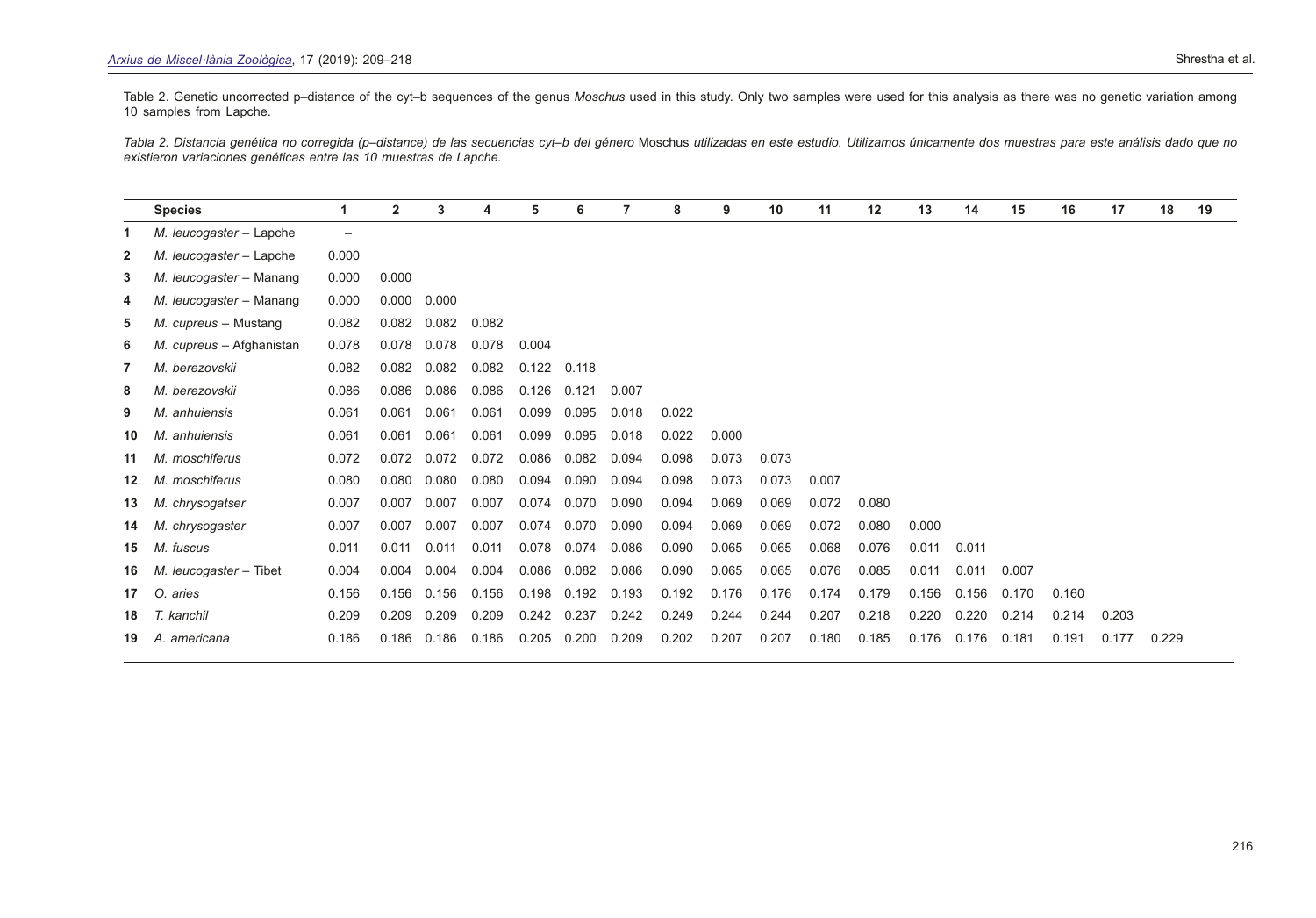# Acknowledgements

This study was fnancially supported by Mohamed bin Zayed Species Conservation Fund, UAE (Project no. 13257839) and Idea Wild. We would like to thank Department of National Parks and Wildlife Conservation, Nepal and National Trust for Nature conservation for granting research permission in Gaurishankar Conservation Area. Dr. Janak Raj Khatiwada is supported by Chinese Academy of Sciences President's International Fellowship Initiative (2018PB0016) postdoctoral fellowship.

# **References**

- Achhami, B., Sharma, H. P., Bam, A. B., 2016. Gastro intestinal parasites of musk deer (*Moschus chrysogaster* Hodson, 1839) in Langtang National Park, Nepal. *Journal of Institute of Science and Technology,* 21: 71–75.
- Aryal, A., Raubenheimer, D., Subedi, S., Kattle, B., 2010. Spatial habitat overlap and Habitat preference of Himalayan musk deer (*Moschus chrysogaster*) in Sagarmatha (Mt. Everest) National Park, Nepal. *Current Research Journal of Biological Science,* 2: 217–225.
- Aryal, A., Subedi, A., 2011.The conservation and potential habitat of the Himalayan musk deer, Moschus chrysogaster in the protected ares of Nepal. *International Journal of Conservation Science,* 2: 127–141.
- Cantatore, P., Roberti, M., Pesole, G., Ludovico, A., Milella, F., Gadaleta, M. N., Saccone, C., 1994. Evolutionary analysis of cytochrome *b* sequences in some Perciformes: evidence for a slower rate of evolution than in mammals. *Journal of Molecular Evolution,* 39: 589–597.
- DNPWC, 2011. *Anunal Report.* Department of National Parks and Wildlife Conservation, Babarmal, Kathmandu, Nepal.
- 2013. *Protected Areas of Nepal*. Department of National Parks and Wildlife Conservation, Babarmal, Kathmandu, Nepal. [In Nepali].
- Esposti, D. M., Vries, S. De., Crimi, M., Ghelli, A., Patarnello, T., Meyer, A., 1993. Mitochondrial cytochrome *b*: evolution and structure of the protein. *Biochimica et Biophysica Acta,* 1143: 243–271.
- Farias, I. P., Orti, G., Sampaio, I., Schneider, H., Meyer, A., 2001. The cytochrome b genes a phylogenetic marker: The limits of resolution for analyzing relationships among Cichlid fshes. *Journal of Molecular Evolution,* 53: 89–103.
- Green, M. J., 1986. The distribution, status and conservation of the Himalayan musk deer *Moschus chrysogaster*. *Biological Conservation,* 35: 347–375.
- Groves, C. P., Yingxiang, W., Grubb, P., 1995. Taxonomy of musk–deer, genus *Moschus*  (Moschidae, Mammalia). *Acta Theriologica Sinica,* 15: 181–197.
- Guha, S., Goyal, S. P., Kashyap, V. K., 2007. Molecular phylogeny of musk deer: a genomic view with mitochondrial 16S rRNA and cytochrome b gene. *Molecular Phylogenetics and Evolution,* 42: 585–597.
- Harrison, R. G., 1989. Animal mitochondrial DNA as genetic marker in population and evolutionary biology. *Trends in Ecology and Evolution,* 4: 6–11.
- Harris, R., 2016. *Moschus chrysogaster*. *The IUCN Red List of Threatened Species 2016*: e.T13895A61977139, [http://dx.doi.org/10.2305/IUCN.UK.2016–1.RLTS.](http://dx.doi.org/10.2305/IUCN.UK.2016-1.RLTS.T13895A61977139.en) [T13895A61977139.en](http://dx.doi.org/10.2305/IUCN.UK.2016-1.RLTS.T13895A61977139.en) [Accessed on 27 October 2019].
- Irwin, D. M., Kocher, T. D., Wilson, A. C., 1991. Evolution of cytochrome *b* gene in mammals. *Molecular Biology and Evolution,* 2: 13–34.
- IUCN, 2013. *IUCN Red List of Threatened Species*, version 2013.2, [www.iucnredlist.org](http://www.iucnredlist.org) [Accessed on 13 July 2014].
- Jnwali, S. R., Baral, H. S., Lee, S., Acharya, K. P., Upadhyay, G. P., Pandey, M., Shrestha, R., Joshi, D., Laminchhane, B. R., Griffths, J., Khatiwada, A. P., Subedi, N., Amin, R.